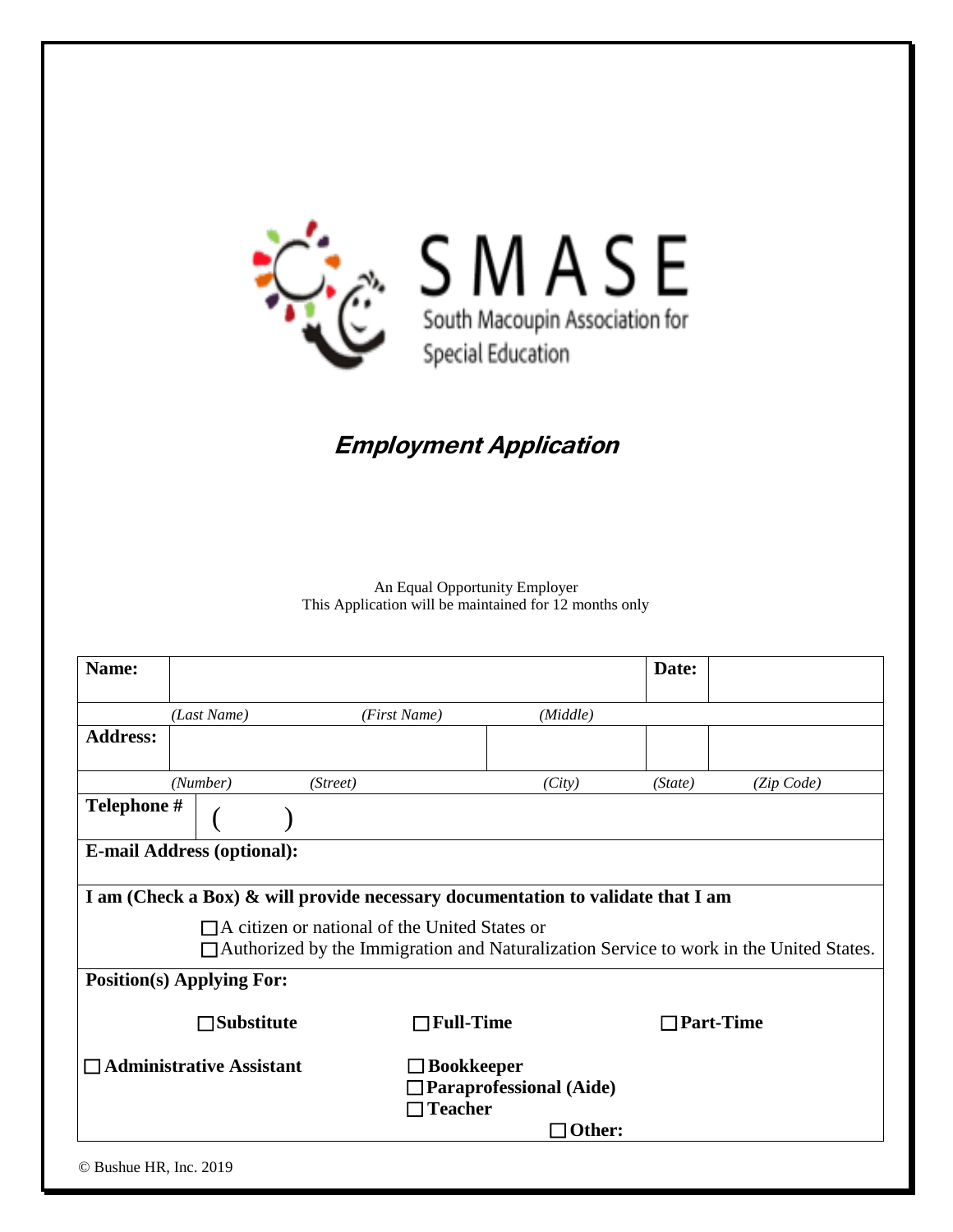| Have you ever worked for SMASE before?                                                               |                          | $\square$ Yes | $\square$ No     |             |               |                 |
|------------------------------------------------------------------------------------------------------|--------------------------|---------------|------------------|-------------|---------------|-----------------|
|                                                                                                      |                          |               |                  |             |               |                 |
| Date available to Start:                                                                             |                          |               |                  |             |               |                 |
| Are you available to Work: $\Box$ Full-time                                                          |                          |               | $\Box$ Part-time | $\Box$ Days | $\Box$ Nights | $\Box$ Weekends |
| List any day or hours you are unable to work:                                                        |                          |               |                  |             |               |                 |
|                                                                                                      | (Relationship)<br>(Name) |               |                  |             |               |                 |
| <b>List Any Friends or</b>                                                                           |                          |               |                  |             |               |                 |
| <b>Relatives working</b><br>here:                                                                    |                          |               |                  |             |               |                 |
|                                                                                                      |                          |               |                  |             |               |                 |
| Please indicate your source of referral:                                                             |                          |               |                  |             |               |                 |
| $\Box$ SMASE Employee $\Box$ Newspaper $\Box$ Employment Agency $\Box$ Contacted On Own $\Box$ Other |                          |               |                  |             |               |                 |
|                                                                                                      | Name:                    |               |                  |             |               |                 |

## **United States Military Service:**

| Do you have United States Military Experience? $\Box$ Yes $\Box$ No |                            |  | <b>Branch:</b>                       |  |  |
|---------------------------------------------------------------------|----------------------------|--|--------------------------------------|--|--|
| <b>Date Entered:</b>                                                | <b>Date</b><br>Discharged: |  | <b>Rank at Time of</b><br>Discharge: |  |  |
| <b>Special Skills or</b><br><b>Training from Service:</b>           |                            |  | <b>Present Military</b><br>Status:   |  |  |

## **Education & Training:**

Please list educational institutions (high school, technical schools, college) attended beginning with the most recent.

| <b>Name &amp; Location of School</b> | <b>Number of Years</b><br><b>Completed</b><br>(circle one) | <b>Degree Earned/Major</b> |
|--------------------------------------|------------------------------------------------------------|----------------------------|
|                                      | $1 \quad 2 \quad 3 \quad 4$                                |                            |
|                                      | $1 \quad 2 \quad 3 \quad 4$                                |                            |
|                                      | $1 \quad 2 \quad 3$<br>$\overline{\mathbf{4}}$             |                            |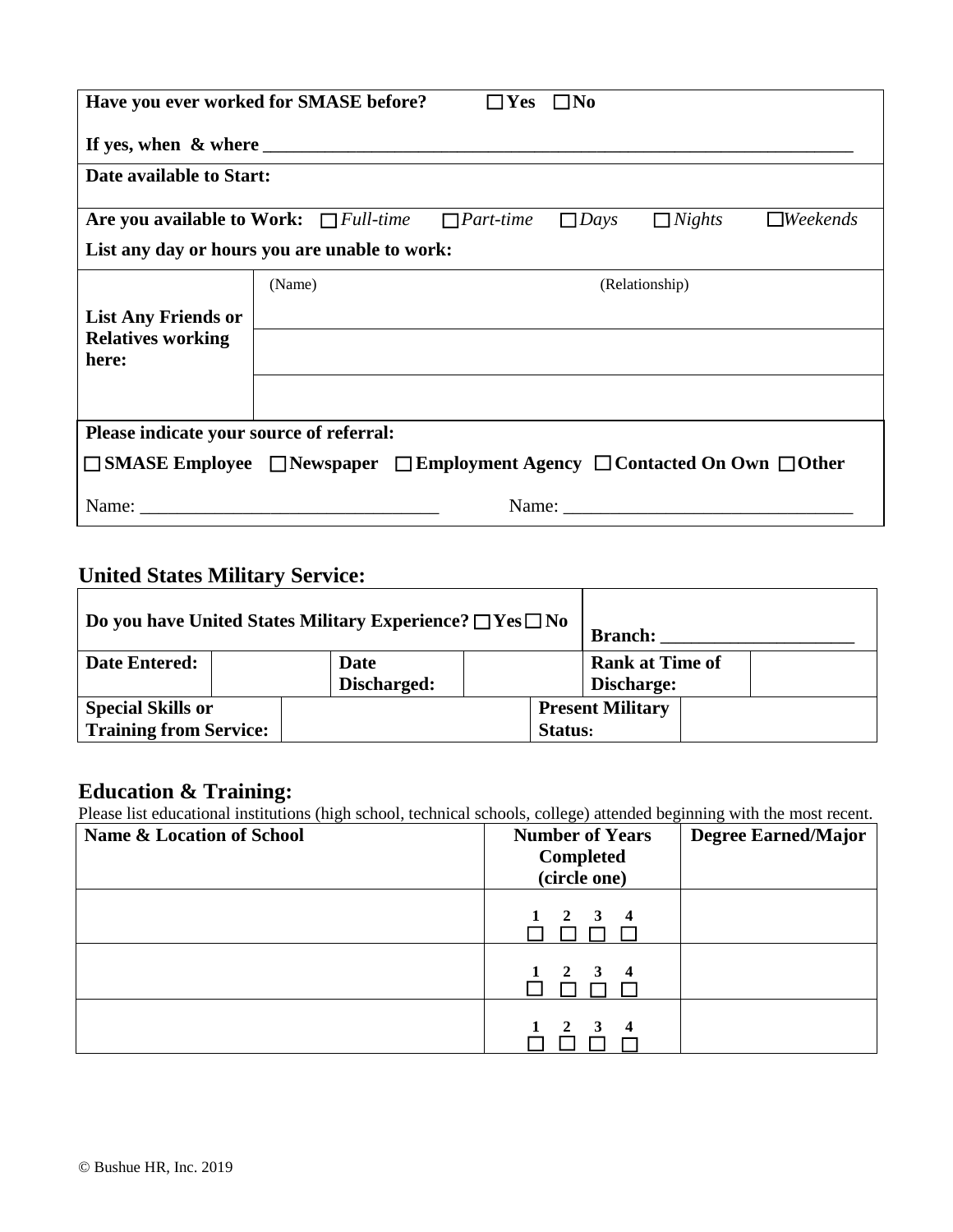# **Work Experience:** List below your previous employers, starting with the most current one.

| <b>Employer Name:</b>       | Address:                                 |
|-----------------------------|------------------------------------------|
| Position:                   | Dates - From<br>To                       |
| Supervisor -Name and Title  | Phone<br>$\mathcal{E}$<br>$\overline{(}$ |
| Reason for Leaving          |                                          |
| <b>Employer Name:</b>       | Address:                                 |
| Position:                   | Dates - From<br>To                       |
| Supervisor - Name and Title | Phone<br>$\mathcal{E}$<br>$\overline{C}$ |
| Reason for Leaving          |                                          |
| <b>Employer Name:</b>       | Address:                                 |
| Position:                   | Dates - From<br>To                       |
| Supervisor Name and Title   | Phone                                    |
| Reason for Leaving          |                                          |
| <b>Employer Name:</b>       | Address:                                 |
| Position:                   | Dates - From<br>To                       |
| Supervisor Name and Title   | Phone<br>$\mathcal{Y}$                   |
| Reason for Leaving          |                                          |

Are there any other places you have worked in addition to those listed above?  $\Box$  Yes  $\Box$  No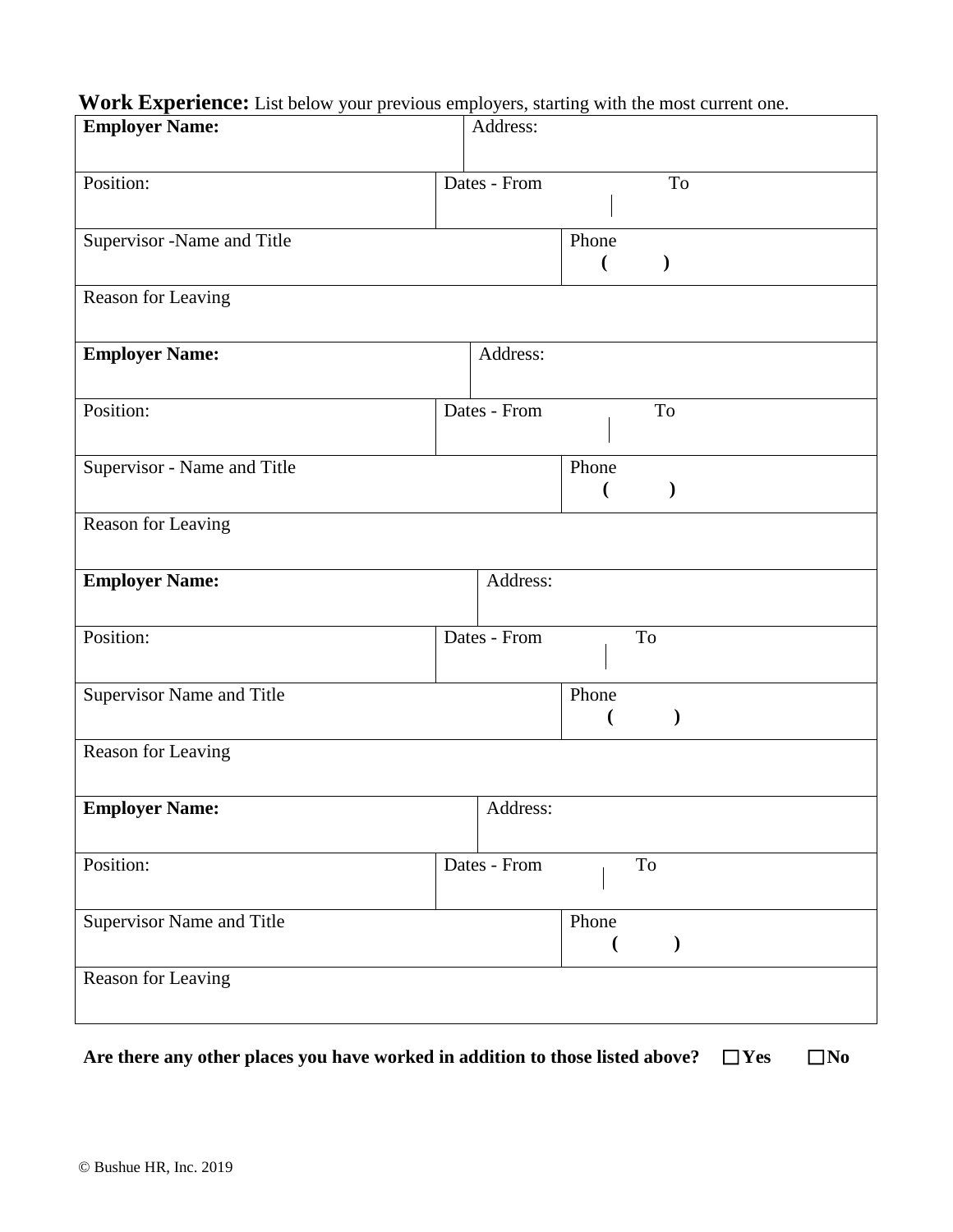#### **Additional Experience:**

Please list any additional experience.

**Professional References:** Include three professional references who supervised your previous work (principals, supervisors, superintendents).

| <b>Name</b> | <b>Address, City, State</b> | <b>Position</b> | <b>Phone Number</b> |
|-------------|-----------------------------|-----------------|---------------------|
|             |                             |                 |                     |
|             |                             |                 |                     |
|             |                             |                 |                     |
|             |                             |                 |                     |
|             |                             |                 |                     |
|             |                             |                 |                     |

\_\_\_\_\_\_\_\_\_\_\_\_\_\_\_\_\_\_\_\_\_\_\_\_\_\_\_\_\_\_\_\_\_\_\_\_\_\_\_\_\_\_\_\_\_\_\_\_\_\_\_\_\_\_\_\_\_\_\_\_\_\_\_\_\_\_\_\_\_\_\_\_\_\_\_\_\_\_\_\_\_\_\_\_

THIS SECTION MUST BE COMPLETED AS PART OF THE APPLICATION PROCESS. PLEASE MAKE CERTAIN THAT YOU ANSWER ALL OF THE QUESTIONS TRUTHFULLY. OMISSION OR FALSIFICATION OF ANY CRIMINAL INFORMATION WILL BE GROUNDS FOR IMMEDIATE DISMISSAL.

 $\Box$  **Yes**  $\Box$  **No** Have you ever been convicted of an offense other than a minor traffic violation?

If **YES**, when, where, and disposition of the conviction:

\_\_\_\_\_\_\_\_\_\_\_\_\_\_\_\_\_\_\_\_\_\_\_\_\_\_\_\_\_\_\_\_\_\_\_\_\_\_\_\_\_\_\_\_\_\_\_\_\_\_\_\_\_\_\_\_\_\_\_\_\_\_\_\_\_\_\_\_\_\_\_\_\_ *Note: An applicant for employment is not obligated to disclose sealed or expunged records of conviction or arrest. You are also not obligated to disclose expunged juvenile records of adjudication or arrest.*

■ Yes ■ No Have you ever been convicted of, had adjudication withheld, pled no contest to, or entered a pretrial intervention program for a misdemeanor or felony criminal charge? (IF YES, EXPLAIN ON SEPARATE SHEET)

 $\Box$  **Yes**  $\Box$  **No** Have you ever been the subject of an indicated report by DCFS or similar state agency? (IF YES, EXPLAIN ON SEPARATE SHEET)

□ Yes □ NoHave you ever been suspended without pay, or dismissed from employment, or resigned while an investigation was in progress for possible disciplinary action? IF YES, WHERE\_\_\_\_\_\_\_\_\_\_\_\_\_\_\_\_\_\_\_\_\_\_\_\_\_\_\_\_\_\_\_\_\_\_\_\_\_\_\_\_\_\_\_\_\_\_\_\_\_\_\_\_\_\_\_\_\_\_\_\_\_\_ and WHEN  $\Box$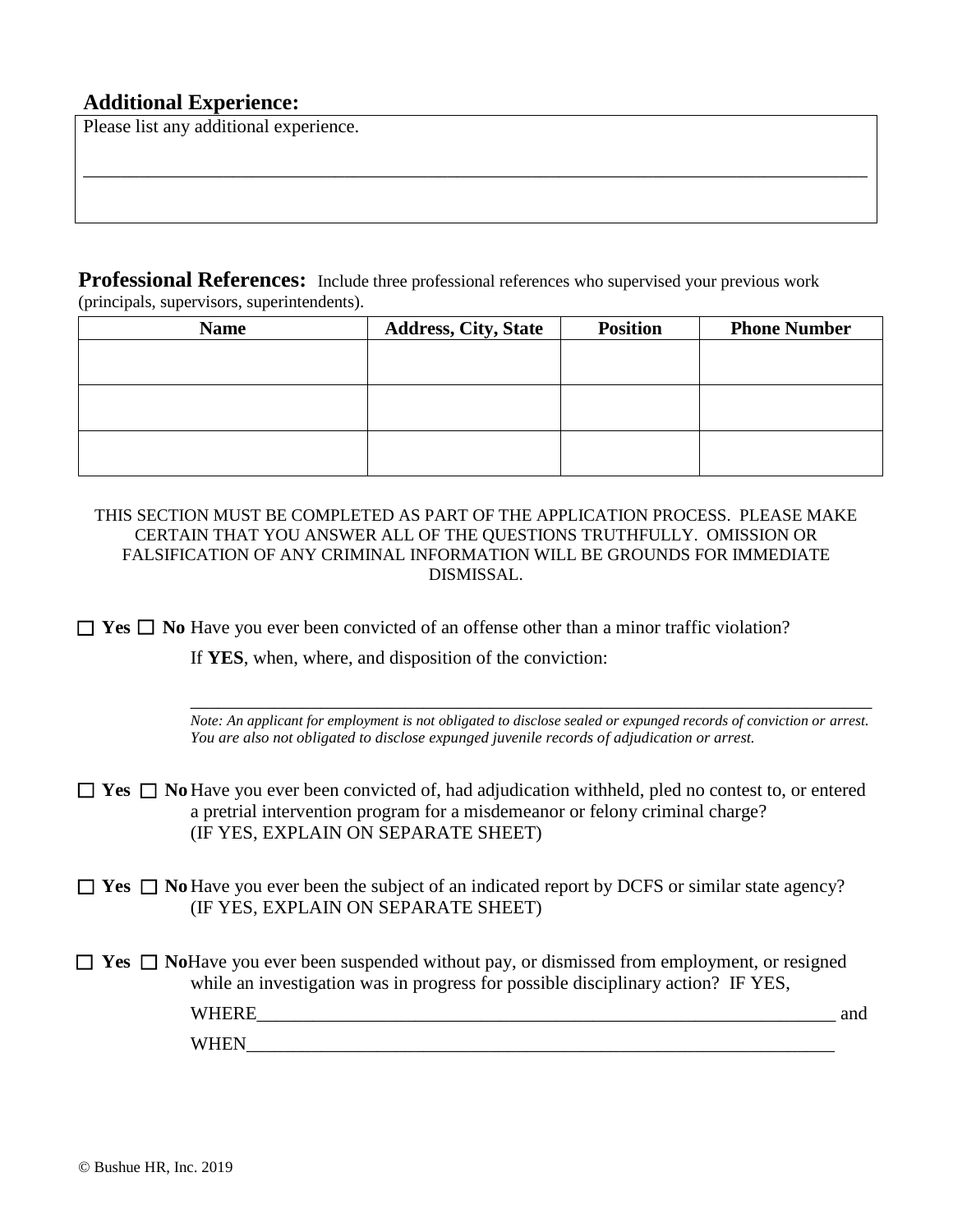By signing below, I understand that the information provided is true and correct, and that any misstatements or omission of material facts in the application or the hiring process may result in discontinuing of the hiring process or termination of employment, no matter when discovered. I agree that SMASE shall not be held liable in any respect if my employment is terminated because of false statements, answers or omissions made by me in this application.

I authorize SMASE to analyze the truthfulness of all statements made on this application, complete reference checks from my current and former employers, and others that may provide information regarding my education and experiences. I also authorize a criminal background, sex offender, and other checks required by Federal and State government and the school code. I acknowledge that consideration for employment is contingent on the results of these background check(s). In addition, I give my consent for all contacted persons including current and former employers to provide information concerning this application, and I release each such person from liability for providing information to SMASE.

I hereby attest that all statements made by me above are true to the best of my knowledge, and I agree to the terms noted above.

**Date:** \_\_\_\_\_\_\_\_\_\_\_\_\_\_\_\_\_\_ **Applicant's Signature:** \_\_\_\_\_\_\_\_\_\_\_\_\_\_\_\_\_\_\_\_\_\_\_\_\_\_\_\_\_\_\_\_\_\_\_\_\_\_\_\_